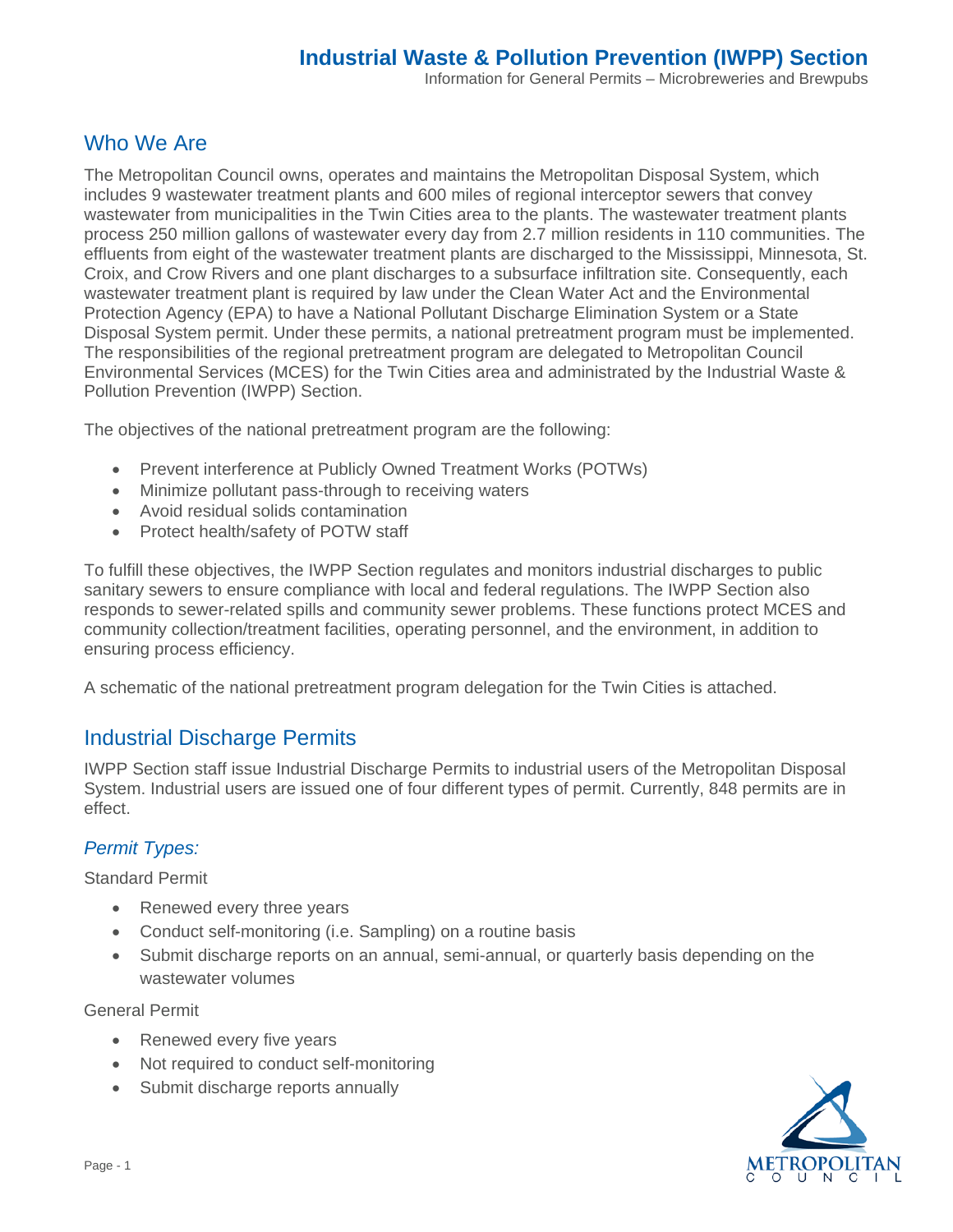Liquid Waste Hauler Permit

- Renewed every three years
- Liquid waste refers to domestic septage, commercial, and industrial waste
- Submit discharge reports on a routine basis (quarterly or semi-annual)

Special Discharge Permit

- Renewed every three years
- Special discharge refers to landfill leachate and contaminated groundwater
- Submit discharge reports quarterly

IWPP reviews the discharge reports and uses them as a means of determining compliance with the MCES Waste Discharge Rules and for evaluating strength levels. Compliance determinations are also made through monitoring by the IWPP Section, using specialized equipment such as automatic samplers, flow meters, and pH recorders. The EPA requires MCES to inspect and monitor Significant Industrial Users (SIUs) at least once per year. The samples obtained are analyzed by the MCES Laboratory Services Section. MCES's laboratory performs approximately 17,000 analyses per year for industrial monitoring conducted by the IWPP Section at about 340 industrial facilities.

### Wastewater Treatment

Wastewater treatment involves five steps:

- 1. Screening
- 2. Settling (primary treatment)
- 3. Aeration (secondary treatment)
- 4. Disinfection
- 5. Sludge Processing

Wastewater from industries, businesses, and homes is conveyed by city-owned sanitary sewer lines to the MCES interceptor sewers and then to the wastewater treatment plant. First, the wastewater passes through screens to remove large objects like rags and trash. Then the wastewater flows into settling tanks. The flow is slowed down to allow heavier solids to settle to the bottom of the tank and floating material is skimmed from the surface. The solids at the bottom of the tank are removed, and the wastewater continues to the aeration tanks. During the aeration process, air is pumped into the tanks and bacteria and other organisms use the additional oxygen to break down the organic matter in the wastewater. This process produces heavier particles, which are removed in settling tanks. The final treatment step involves disinfection. The wastewater is disinfected to kill harmful organisms, and then the treated wastewater is released to the receiving water. Some of the MCES wastewater treatment plants also perform advanced treatment, such as nutrient removal and dechlorination.

The sludge from the settling tanks requires additional processing. This usually involves sludge thickening/dewatering, digestion, and incineration or reuse.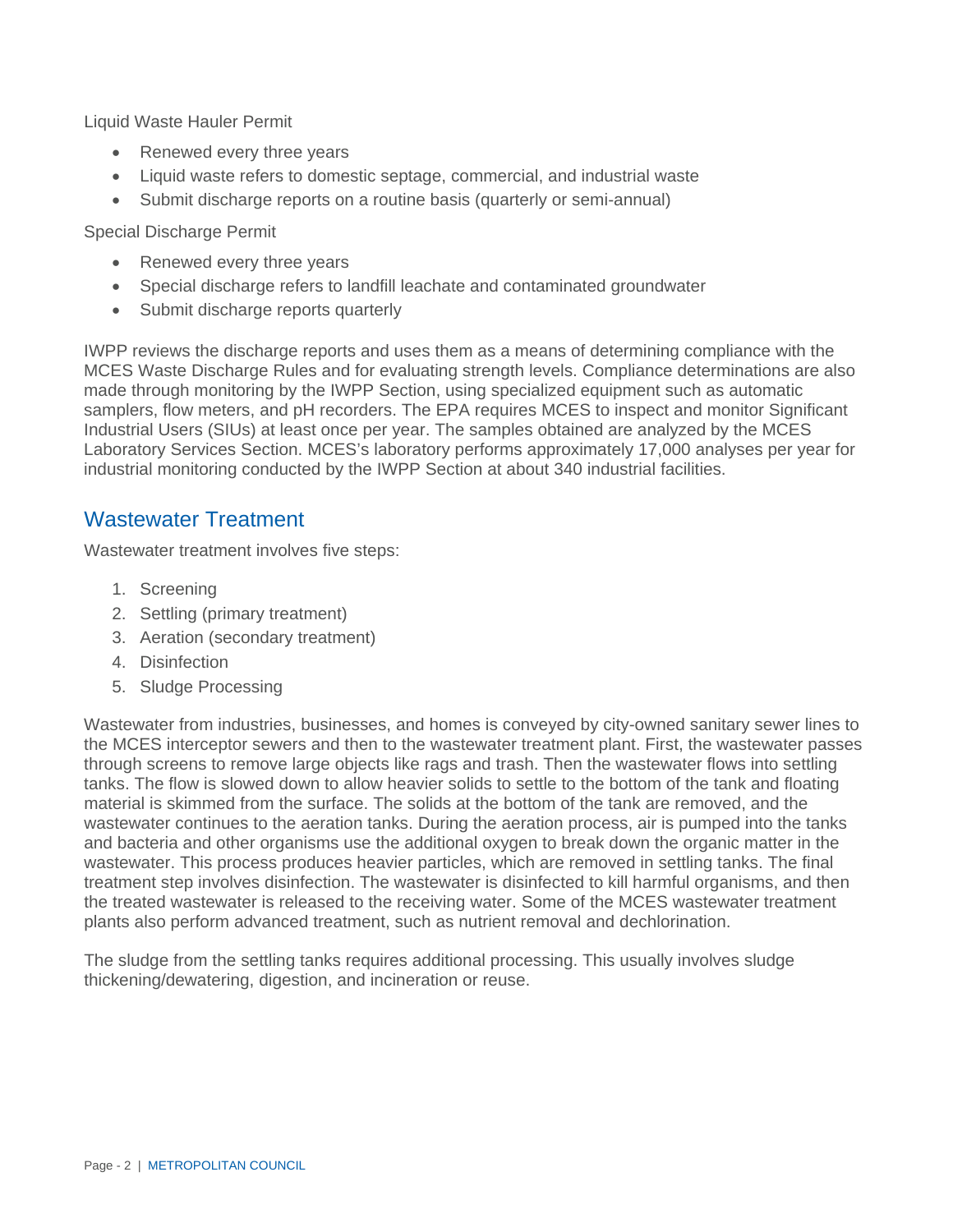#### **Wastewater Conveyance and Treatment Costs**

MCES nine wastewater treatment plants treat a combined total of nearly 250 million gallons of wastewater each day. Operation and maintenance costs of these treatment plants and the conveyance system are funded entirely by user fees paid by businesses and homes that are connected to the sanitary sewer. Sewer Availability Charge (SAC) and Industrial Capacity Charge (ICC), Strength Charge, and permit fees are the main fee types that MCES charges industrial users.

## Sewer Availability Charge (SAC)

SAC is a fee for use of capacity in MCES' wastewater conveyance system. SAC funds are used to pay for new sewer pipe and treatment plants, rehabilitation of existing infrastructure, and equipment to meet new environmental regulations. MCES collects SAC from served communities for new connections and increased capacity demand. While SAC is assessed to communities, it is calculated based on the capacity demand of each specific residential home or business. Each paid SAC unit allows for discharge capacity up to 274 gallons per operating day. Payments are made by the property or business owner to the city where the property is located.

### Industrial Capacity Charge (ICC)

ICC is a fee charged directly to permitted industrial users for any volumes that exceed a permitted industrial user's ICC threshold during a reporting period. The ICC threshold is the volume of wastewater equivalent to the facility's assigned SAC baseline multiplied by the number of operating days. This value changes each reporting period based on operating days. To calculate a potential ICC, the threshold is compared to the reported discharge for that period. If the reporting period discharge is at or below the existing threshold, no ICC charges will be incurred. For every 1,000 gallons discharged above the threshold, ICC will be assessed and invoiced. ICC is paid directly to MCES and does not increase a facility's SAC baseline. Industries have the option of paying SAC in lieu of ICC, which will increase their baseline.

## Strength Charge

Wastewater treatment plants are designed to treat typical domestic strength waste. Any waste with strength greater than typical domestic waste results in increased energy and treatment costs. Strength is determined by measuring the Chemical Oxygen Demand (COD) and Total Suspended Solids (TSS) concentrations of the wastewater. Industries on permit with MCES who discharge COD and TSS concentration levels above typical domestic waste are required to pay a strength charge based on COD, TSS and volume. Industries that have COD and TSS concentrations at or below domestic waste levels do not pay a strength charge. Strength charges are assessed and invoiced each reporting period.

### Permit fees

Each industry on permit with MCES pays an annual permit fee based on their permit type, significant industrial user status, reporting frequency and volume of discharge. These permit fees are costrecovery fees for administering the Industrial Pretreatment Program.